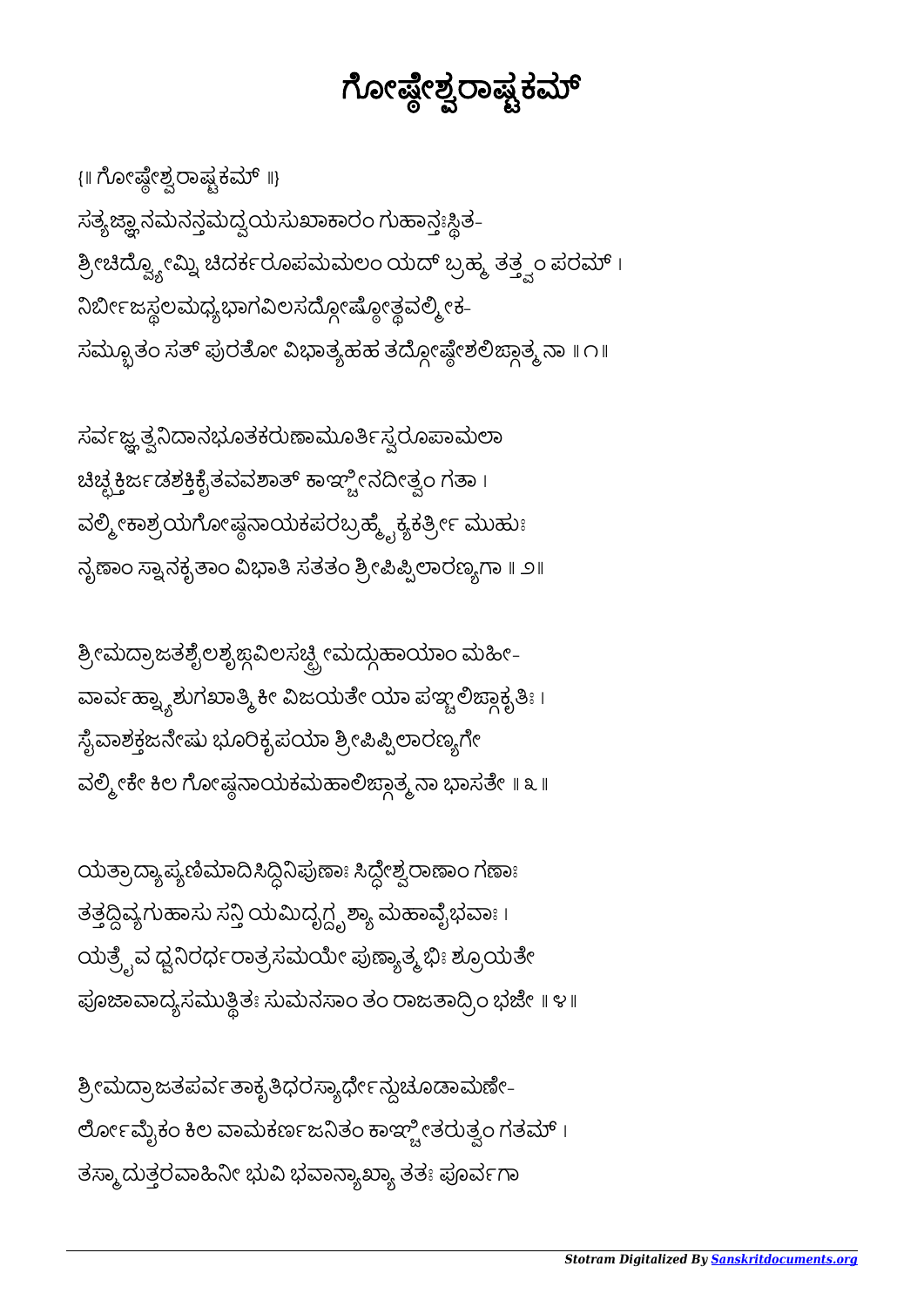ಕಾಞ್ಚೀನದ್ಯಭಿಧಾ ಚ ಪಶ್ಚಿಮಗತಾ ನಿಲಾನದೀ ಪಾವನೀ ॥ ೫॥

ಶ್ರೀಮದ್ಭಾರ್ಗವಹಸ್ಥಲಗ್ವಪರಶುವ್ಯಾಘಟ್ಟನಾದ್ ದಾರಿತೇ ಕ್ಸೋಣೀಧ್ರೇ ಸತಿ ವಾಮದಕ್ಷಿಣಗಿರಿದ್ವನ್ದ್ವಾತ್ಮನಾ ಭೇದಿತೇ । ತನ್ಮ ಧ್ಯಪ್ರಥಿತೇ ವಿದಾರಧರಣೀಭಾಗೇತಿನದ್ಯಾಶ್ರಯೇ ಸಾ ನೀಲಾತಟಿನೀ ಪುನಾತಿ ಹಿ ಸದಾ ಕಲ್ಪಾದಿಗಾನ್ ಪ್ರಾಣಿನಃ ॥ ೬ ॥

ಕಲ್ಪಾದಿಸ್ಥಲಮಧ್ಯಭಾಗನಿಲಯೇ ಶ್ರೀವಿಶ್ವನಾಥಾಭಿಧೇ ಲಿಜ್ದೇ ಪಿಪ್ಪಿಲಕಾನನಾನ್ಗರಗತಶ್ರೀಗೋಷ್ಣನಾಥಾಭಿಧಃ । ಶ್ರೀಶಮ್ಬುಃ ಕರುಣಾನಿಧಿಃ ಪ್ರಕುರುತೇ ಸಾಂನಿಧ್ಯಮನ್ಯಾದೃಶಂ ತತ್ಪತ್ವೀ ಚ ವಿರಾಜತೇಽತ್ರ ತು ವಿಶಾಲಾಕ್ಸೀತಿ ನಾಮಾಙ್ಕಿತಾ ॥ ೭॥

ತ್ರೀಕಾಞ್ಲೀತರುಮೂಲಪಾವನತಲಂ ಭ್ರಾಜತ್ತಿ ವೇಣ್ಯುದ್ಭವಂ ತ್ಯಕ್ತ್ವಾನ್ಯತ್ರ ವಿಧಾತುಮಿಚ್ಛತಿ ಮುಹುರ್ಯಸ್ತೀರ್ಥಯಾತ್ರಾದಿಕಮ್ । ಸೋಽಯಂ ಹಸ್ತಗತಂ ವಿಹಾಯ ಕುಧಿಯಾ ಶಾಖಾಗ್ರಲೀನಂ ವೃಥಾ ಯಷ್ಟ್ಯಾ ತಾಡಿತುಮೀಹತೇ ಜಡಮತಿರ್ನಿಃಸಾರತುಚ್ಛಂ ಫಲಮ್ ॥ ೮॥

ಶ್ರೀಮದ್ರಾಜತಶೈಲೋತ್ಥತ್ರಿವೇಣೀಮಹಿಮಾಙ್ಕಿತಮ್ । ಗೋಷ್ಠೇಶ್ವರಾಷ್ಟ್ರಕಮಿದಂ ಸಾರಜ್ಞ್ವೆರವಲೋಕ್ಯತಾಮ್ ॥ ೯॥

ಇತಿ ಗೋಷ್ಠೇಶ್ವರಾಷ್ಟಕಂ ಸಮ್ಪೂರ್ಣಮ್

Encoded by Sridhar - Seshagiri seshagir at engineering.sdsu.edu goShTheshvarAShTaka.n is from a group of short poems of modern times from Coimbatore. goShTheshvara figuring in this hymn is kOTTai Ishvara, in the temple behind the municipal office in the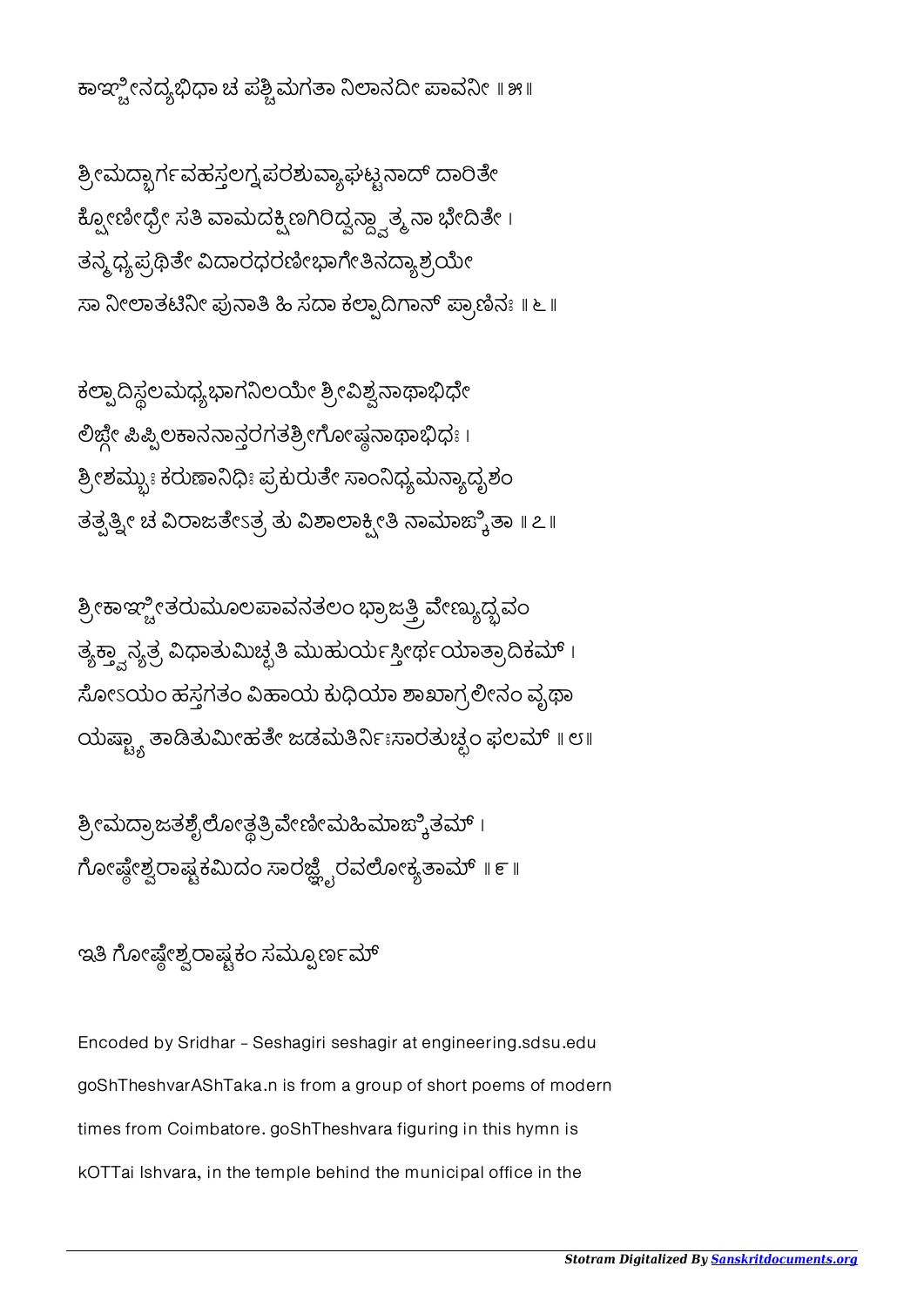town of Coimbatore. The rAjatashaila in verse 3 (and the last verse) is Valliangiri near Erode; guhA in verse 3 refers to a neighbouring place near BhavAni; triveNI in verse 8 is the sangam at BhavAni, of the KAveri, BhavAni and Noyyal; pippilAraNya in verse 3 is the old name of the place where the shrine of Perur, on the outskirts of Coimbatore, stands. kA~nchItaru in verse 5 is the kShetravRikSha at the Perur shrine and kA~nchInadI is the river Noyyal running nearby. nilAnadI is the river starting near Valliangiri. vishvanAtha and vishAlAkShI (verse 7) are the deities in the AvanAshi temple, 20 miles from Coimbatore. vidAradharaNI (in verse 6) is the landmark forming the TamilNadu Kerala border in this area.

Please send corrections to sanskrit@cheerful.com

Last updated  $\overline{\mathcal{S}}^6$ oday

http://sanskritdocuments.org

| Goshteshwara Ashtakam Lyrics in Kannada PDF                                |
|----------------------------------------------------------------------------|
| % File name : goShTheshvara8.itx                                           |
| % Category : aShTaka                                                       |
| % Location : doc\ shiva                                                    |
| % Language : Sanskrit                                                      |
| % Subject: hinduism/religion                                               |
| % Transliterated by : Sridhar Seshagiri sridhar.seshagiri at gmail.com     |
| % Proofread by : Sridhar Seshagiri sridhar.seshagiri at gmail.com          |
| % Description-comments : Hymn on goShteshvara, kOTTai Ishvara              |
| % Latest update: February 13, 2002                                         |
| % Send corrections to: Sanskrit@cheerful.com                               |
| % Site access : http://sanskritdocuments.org                               |
| %                                                                          |
| % This text is prepared by volunteers and is to be used for personal study |
| % and research. The file is not to be copied or reposted for promotion of  |
| % any website or individuals or for commercial purpose without permission. |
| % Please help to maintain respect for volunteer spirit.                    |
|                                                                            |